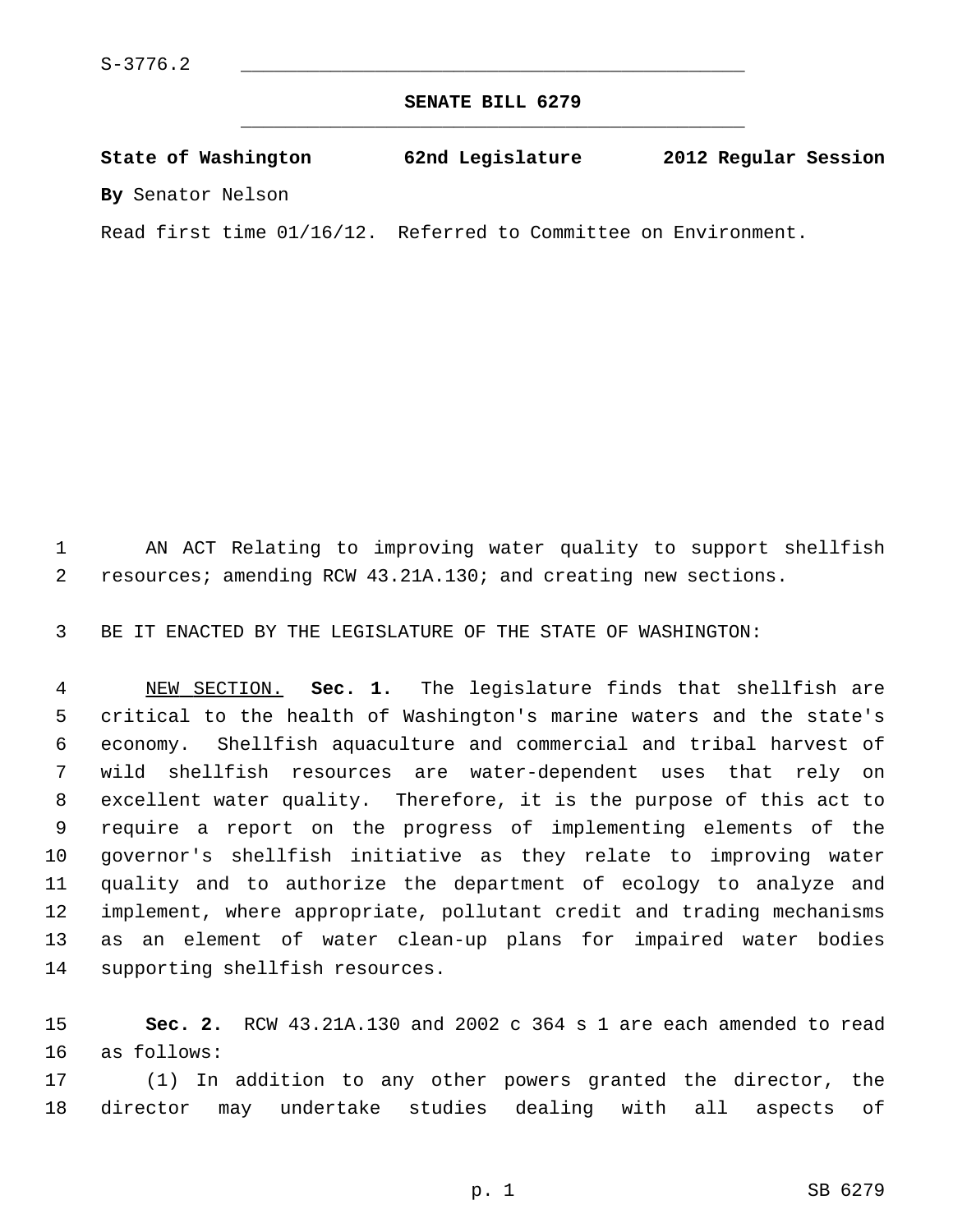1 environmental problems involving land, water, or  $air((\div))$ . However, in 2 the absence of specific legislative authority, such studies shall be 3 limited to investigations of particular problems, and shall not be 4 implemented by positive action.

 5 (2)(a) Any studies conducted by the department to establish the 6 total maximum daily load of a water body under chapter 90.48 RCW must 7 involve meaningful participation and opportunities to comment by the 8 local watershed planning group established in chapter 90.82 RCW, the 9 local governments whose jurisdictions are within the affected 10 watershed, and any affected or concerned citizen who notifies the 11 department of his or her interest in participating. Technical or 12 procedural disputes or disagreements that arise during the 13 participation and comment process may be presented to the director for 14 review. The director shall conduct a review of the disputed items and 15 issue written findings and conclusions to all interested participants.

16 (b) If a study conducted on the total maximum daily load of a water 17 body may affect a new or renewed national pollution discharge 18 elimination permit under chapter 90.48 RCW, the department must 19 disclose prior to the finalization of the study the precision and 20 accuracy of data collected, computer models developed, and assumptions 21 used.

 (3) The department shall cooperate with other federal, state, and academic entities conducting research upon and evaluating the potential for mitigating water pollution in impaired water bodies through natural treatment methods. If determined appropriate and feasible, the department may implement pollutant credit and trading mechanisms as an element of a water body clean-up plan, including but not limited to implementing a nitrogen credit system using shellfish for pollution reduction.

30 NEW SECTION. **Sec. 3.** (1) Consistent with RCW 43.01.036, the 31 department of ecology must submit a report to the appropriate standing 32 committees of the senate and house of representatives by December 1, 33 2012, that includes:

34 (a) A progress report on the review by the Washington sea grant of 35 the scientific basis for management decisions to balance competing land 36 use interests, environmental protection, and coastal development needs;